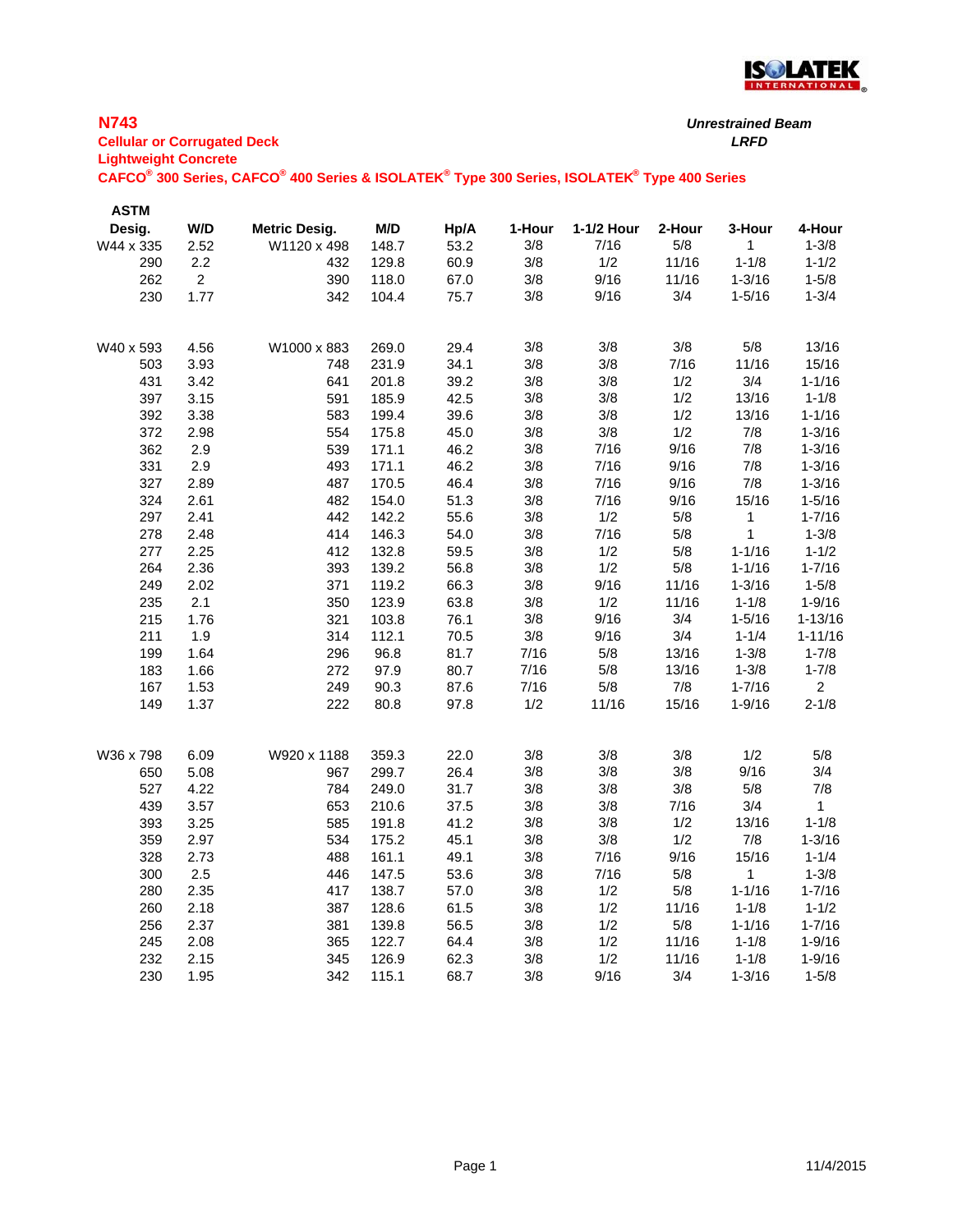

#### **N743 Cellular or Corrugated Deck** *LRFD* **Lightweight Concrete**

*Unrestrained Beam*

| <b>ASTM</b><br>Desig. | W/D  | <b>Metric Desig.</b> | M/D   | Hp/A  | 1-Hour | 1-1/2 Hour | 2-Hour     | 3-Hour       | 4-Hour         |
|-----------------------|------|----------------------|-------|-------|--------|------------|------------|--------------|----------------|
| W36 x 210             | 1.96 | W920 x 313           | 115.6 | 68.4  | 3/8    | 9/16       | 3/4        | $1 - 3/16$   | $1 - 5/8$      |
| 194                   | 1.81 | 289                  | 106.8 | 74.0  | 3/8    | 9/16       | 3/4        | $1 - 1/4$    | $1 - 3/4$      |
| 182                   | 1.72 | 271                  | 101.5 | 77.9  | 7/16   | $5/8$      | 13/16      | $1 - 5/16$   | $1 - 13/16$    |
| 170                   | 1.6  | 253                  | 94.4  | 83.7  | 7/16   | $5/8$      | 13/16      | $1 - 3/8$    | $1 - 15/16$    |
| 160                   | 1.51 | 238                  | 89.1  | 88.7  | 7/16   | 11/16      | $7/8$      | $1 - 7/16$   | $\overline{c}$ |
| 150                   | 1.43 | 223                  | 84.4  | 93.7  | 7/16   | 11/16      | 7/8        | $1 - 1/2$    | $2 - 1/16$     |
| 135                   | 1.29 | 201                  | 76.1  | 103.9 | 1/2    | 3/4        | 15/16      | $1 - 5/8$    | $2 - 1/4$      |
|                       |      |                      |       |       |        |            |            |              |                |
| W33 x 387             | 3.31 | W840 x 576           | 195.3 | 40.5  | 3/8    | 3/8        | 1/2        | 13/16        | $1 - 1/16$     |
| 354                   | 3.05 | 527                  | 180.0 | 43.9  | 3/8    | 3/8        | 1/2        | 7/8          | $1 - 3/16$     |
| 318                   | 2.77 | 473                  | 163.4 | 48.4  | 3/8    | 7/16       | 9/16       | 15/16        | $1 - 1/4$      |
| 291                   | 2.55 | 433                  | 150.5 | 52.5  | 3/8    | 7/16       | 9/16       | $\mathbf 1$  | $1 - 3/8$      |
| 263                   | 2.33 | 392                  | 137.5 | 57.5  | 3/8    | 1/2        | 5/8        | $1 - 1/16$   | $1 - 7/16$     |
| 241                   | 2.13 | 359                  | 125.7 | 62.9  | 3/8    | 1/2        | 11/16      | $1 - 1/8$    | $1 - 9/16$     |
| 221                   | 1.97 | 329                  | 116.2 | 68.0  | 3/8    | 9/16       | 11/16      | $1 - 3/16$   | $1 - 5/8$      |
| 201                   | 1.79 | 299                  | 105.6 | 74.9  | 3/8    | 9/16       | 3/4        | $1 - 5/16$   | $1 - 3/4$      |
| 169                   | 1.7  | 251                  | 100.3 | 78.8  | 7/16   | $5/8$      | 13/16      | $1 - 5/16$   | $1 - 13/16$    |
| 152                   | 1.53 | 226                  | 90.3  | 87.6  | 7/16   | $5/8$      | 7/8        | $1 - 7/16$   | $\overline{c}$ |
| 141                   | 1.43 | 210                  | 84.4  | 93.7  | 7/16   | 11/16      | 7/8        | $1 - 1/2$    | $2 - 1/16$     |
| 130                   | 1.32 | 193                  | 77.9  | 101.5 | 1/2    | 3/4        | 15/16      | $1 - 9/16$   | $2 - 3/16$     |
| 118                   | 1.21 | 176                  | 71.4  | 110.7 | 1/2    | 3/4        | 1          | $1 - 11/16$  | $2 - 5/16$     |
| W30 x 391             | 3.59 | W760 x 582           | 211.8 | 37.3  | 3/8    | $3/8$      | 7/16       | 3/4          | 1              |
| 357                   | 3.31 | 531                  | 195.3 | 40.5  | 3/8    | 3/8        | 1/2        | 13/16        | $1 - 1/16$     |
| 326                   | 3.05 | 484                  | 180.0 | 43.9  | 3/8    | 3/8        | 1/2        | 7/8          | $1 - 3/16$     |
| 292                   | 2.73 | 434                  | 161.1 | 49.1  | 3/8    | 7/16       | 9/16       | 15/16        | $1 - 1/4$      |
| 261                   | 2.46 | 389                  | 145.1 | 54.5  | 3/8    | 7/16       | $5/8$      | $\mathbf{1}$ | $1 - 3/8$      |
| 235                   | 2.24 | 350                  | 132.2 | 59.8  | 3/8    | 1/2        | 5/8        | $1 - 1/16$   | $1 - 1/2$      |
| 211                   | 2.01 | 314                  | 118.6 | 66.7  | 3/8    | 9/16       | 11/16      | $1 - 3/16$   | $1 - 5/8$      |
| 191                   | 1.85 | 284                  | 109.2 | 72.4  | 3/8    | 9/16       | 3/4        | $1 - 1/4$    | $1 - 3/4$      |
| 173                   | 1.66 | 257                  | 97.9  | 80.7  | 7/16   | $5/8$      | 13/16      | $1 - 3/8$    | $1 - 7/8$      |
| 148                   | 1.64 | 220                  | 96.8  | 81.7  | 7/16   | 5/8        | 13/16      | $1 - 3/8$    | $1 - 7/8$      |
| 132                   | 1.47 | 196                  | 86.7  | 91.1  | 7/16   | 11/16      | 7/8        | $1 - 1/2$    | $2 - 1/16$     |
| 124                   | 1.39 | 185                  | 82.0  | 96.4  | 1/2    | 11/16      | 15/16      | $1 - 9/16$   | $2 - 1/8$      |
| 116                   | 1.3  | 173                  | 76.7  | 103.1 | 1/2    | 3/4        | 15/16      | $1 - 5/8$    | $2 - 3/16$     |
| 108                   | 1.21 | 161                  | 71.4  | 110.7 | 1/2    | 3/4        | 1          | $1 - 11/16$  | $2 - 5/16$     |
| 99                    | 1.12 | 147                  | 66.1  | 119.6 | 9/16   | 13/16      | $1 - 1/16$ | $1 - 3/4$    | $2 - 7/16$     |
| 90                    | 1.02 | 134                  | 60.2  | 131.4 | 9/16   | 7/8        | $1 - 1/8$  | $1 - 7/8$    | $2 - 9/16$     |
| W27 x 539             | 5.08 | W690 x 802           | 299.7 | 26.4  | 3/8    | 3/8        | 3/8        | 9/16         | 3/4            |
| 368                   | 3.64 | 548                  | 214.8 | 36.8  | 3/8    | 3/8        | 7/16       | 3/4          | $\mathbf{1}$   |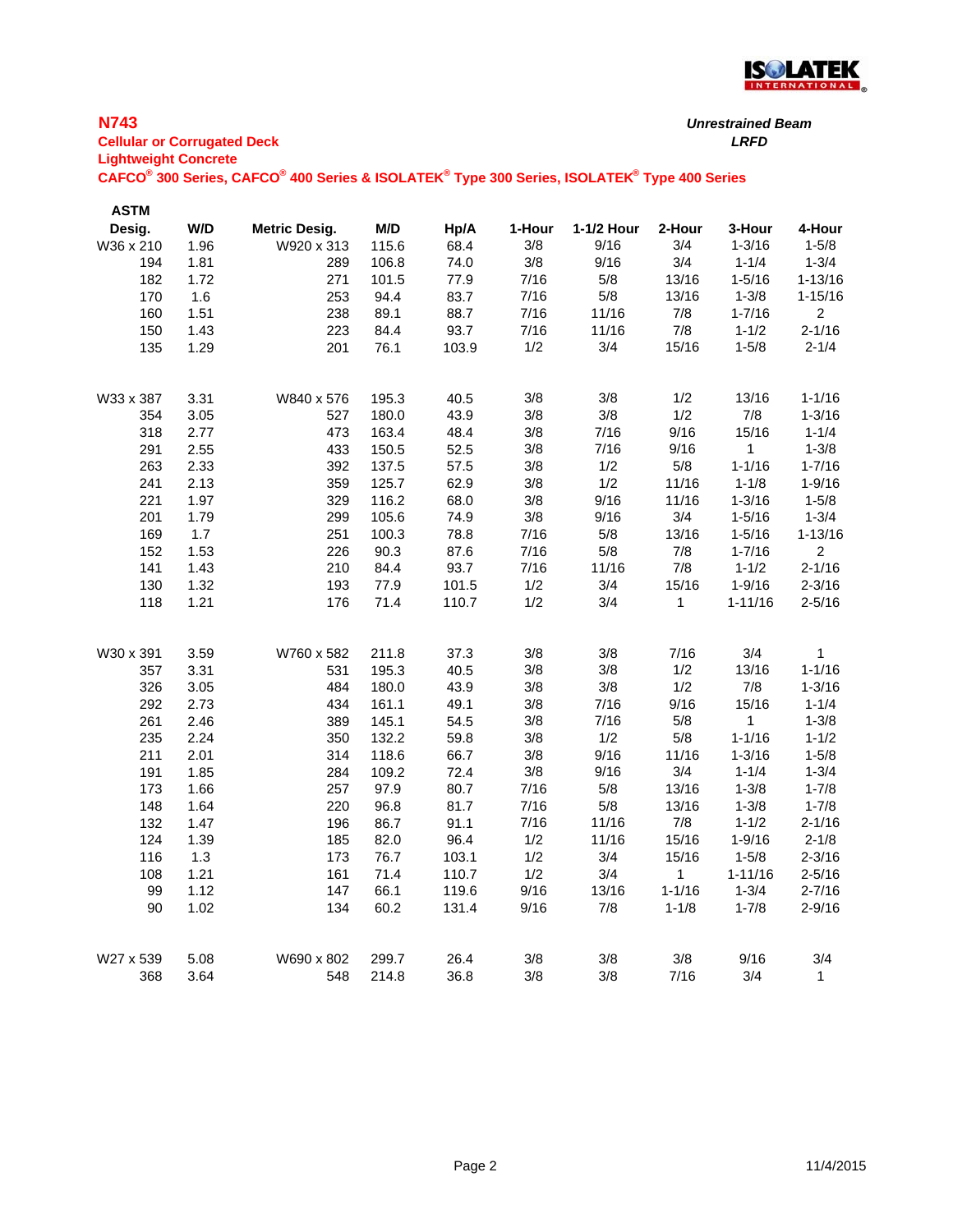

## **N743**

| <b>Cellular or Corrugated Deck</b> | LRFD |
|------------------------------------|------|
| <b>Lightweight Concrete</b>        |      |

| <b>ASTM</b> |      |                      |       |       |        |            |              |                 |             |
|-------------|------|----------------------|-------|-------|--------|------------|--------------|-----------------|-------------|
| Desig.      | W/D  | <b>Metric Desig.</b> | M/D   | Hp/A  | 1-Hour | 1-1/2 Hour | 2-Hour       | 3-Hour          | 4-Hour      |
| W27 x 336   | 3.36 | W690 x 500           | 198.2 | 39.9  | 3/8    | 3/8        | 1/2          | 13/16           | $1 - 1/16$  |
| 307         | 3.11 | 457                  | 183.5 | 43.1  | 3/8    | 3/8        | 1/2          | 13/16           | $1 - 1/8$   |
| 281         | 2.86 | 418                  | 168.7 | 46.8  | 3/8    | 7/16       | 9/16         | 7/8             | $1 - 1/4$   |
| 258         | 2.64 | 384                  | 155.8 | 50.8  | 3/8    | 7/16       | 9/16         | 15/16           | $1 - 5/16$  |
| 235         | 2.43 | 350                  | 143.4 | 55.1  | 3/8    | 7/16       | $5/8$        | $\mathbf{1}$    | $1 - 3/8$   |
| 217         | 2.26 | 323                  | 133.3 | 59.3  | 3/8    | 1/2        | $5/8$        | $1 - 1/16$      | $1 - 1/2$   |
| 194         | 2.03 | 289                  | 119.8 | 66.0  | 3/8    | 9/16       | 11/16        | $1 - 3/16$      | $1 - 5/8$   |
| 178         | 1.87 | 265                  | 110.3 | 71.6  | 3/8    | 9/16       | 3/4          | $1 - 1/4$       | $1 - 11/16$ |
| 161         | 1.7  | 240                  | 100.3 | 78.8  | 7/16   | 5/8        | 13/16        | $1 - 5/16$      | $1 - 13/16$ |
| 146         | 1.55 | 217                  | 91.5  | 86.4  | 7/16   | $5/8$      | 7/8          | $1 - 7/16$      | $1 - 15/16$ |
| 129         | 1.56 | 192                  | 92.0  | 85.9  | 7/16   | 5/8        | 7/8          | $1 - 7/16$      | $1 - 15/16$ |
| 114         | 1.39 | 170                  | 82.0  | 96.4  | 1/2    | 11/16      | 15/16        | $1 - 9/16$      | $2 - 1/8$   |
| 102         | 1.24 | 152                  | 73.2  | 108.1 | 1/2    | 3/4        | 1            | $1 - 11/16$     | $2 - 5/16$  |
| 94          | 1.15 | 140                  | 67.9  | 116.5 | 9/16   | 13/16      | $1 - 1/16$   | $1 - 3/4$       | $2 - 3/8$   |
| 84          | 1.03 | 125                  | 60.8  | 130.1 | 9/16   | 13/16      | $1 - 1/8$    | $1 - 7/8$       | $2 - 9/16$  |
|             |      |                      |       |       |        |            |              |                 |             |
| W24 x 370   | 3.98 | W610 x 551           | 234.8 | 33.7  | 3/8    | 3/8        | 7/16         | 11/16           | 15/16       |
| 335         | 3.66 | 498                  | 215.9 | 36.6  | 3/8    | 3/8        | 7/16         | 3/4             | 1           |
| 306         | 3.37 | 455                  | 198.8 | 39.8  | 3/8    | 3/8        | 1/2          | 13/16           | $1 - 1/16$  |
| 279         | 3.11 | 415                  | 183.5 | 43.1  | 3/8    | 3/8        | 1/2          | 13/16           | $1 - 1/8$   |
| 250         | 2.81 | 372                  | 165.8 | 47.7  | 3/8    | 7/16       | 9/16         | 15/16           | $1 - 1/4$   |
| 229         | 2.6  | 341                  | 153.4 | 51.5  | 3/8    | 7/16       | 9/16         | 15/16           | $1 - 5/16$  |
| 207         | 2.36 | 307                  | 139.2 | 56.8  | 3/8    | 1/2        | $5/8$        | $1 - 1/16$      | $1 - 7/16$  |
| 192         | 2.2  | 285                  | 129.8 | 60.9  | 3/8    | 1/2        | 11/16        | $1 - 1/8$       | $1 - 1/2$   |
| 176         | 2.03 | 262                  | 119.8 | 66.0  | 3/8    | 9/16       | 11/16        | $1 - 3/16$      | $1 - 5/8$   |
| 162         | 1.88 | 241                  | 110.9 | 71.3  | 3/8    | 9/16       | 3/4          | $1 - 1/4$       | $1 - 11/16$ |
| 146         | 1.7  | 217                  | 100.3 | 78.8  | 7/16   | 5/8        | 13/16        | $1 - 5/16$      | $1 - 13/16$ |
| 131         | 1.54 | 195                  | 90.9  | 87.0  | 7/16   | 5/8        | 7/8          | $1 - 7/16$      | $1 - 15/16$ |
| 117         | 1.38 | 174                  | 81.4  | 97.1  | 1/2    | 11/16      | 15/16        | $1 - 9/16$      | $2 - 1/8$   |
| 104         | 1.24 | 155                  | 73.2  | 108.1 | 1/2    | 3/4        | $\mathbf{1}$ | $1 - 11/16$     | $2 - 5/16$  |
| 103         | 1.4  | 153                  | 82.6  | 95.7  | 1/2    | 11/16      | 15/16        | $1 - 1/2$       | $2 - 1/8$   |
| 94          | 1.28 | 140                  | 75.5  | 104.7 | 1/2    | 3/4        | 15/16        | $1 - 5/8$       | $2 - 1/4$   |
| 84          | 1.15 | 125                  | 67.9  | 116.5 | 9/16   | 13/16      | $1 - 1/16$   | $1 - 3/4$       | $2 - 3/8$   |
| 76          | 1.05 | 113                  | 62.0  | 127.6 | 9/16   | 13/16      | $1 - 1/8$    | $1 - 7/8$       | $2 - 9/16$  |
| 68          | 0.94 | 101                  | 55.5  | 142.5 | 5/8    | 7/8        | $1 - 3/16$   | $\sqrt{2}$      | $2 - 3/4$   |
| 62          | 0.93 | 92                   | 54.9  | 144.1 | 5/8    | 7/8        | $1 - 3/16$   | $\overline{c}$  | $2 - 3/4$   |
| 55          | 0.82 | 82                   | 48.4  | 163.4 | 5/8    | 15/16      | $1 - 1/4$    | $2 - 1/8$       | $2 - 15/16$ |
|             | 2.5  |                      |       |       | 3/8    | 7/16       |              |                 |             |
| W21 x 201   | 2.28 | W530 x 300           | 147.5 | 53.6  |        |            | 5/8<br>5/8   | 1<br>$1 - 1/16$ | $1 - 3/8$   |
| 182         |      | 272                  | 134.5 | 58.8  | 3/8    | 1/2        |              |                 | $1 - 1/2$   |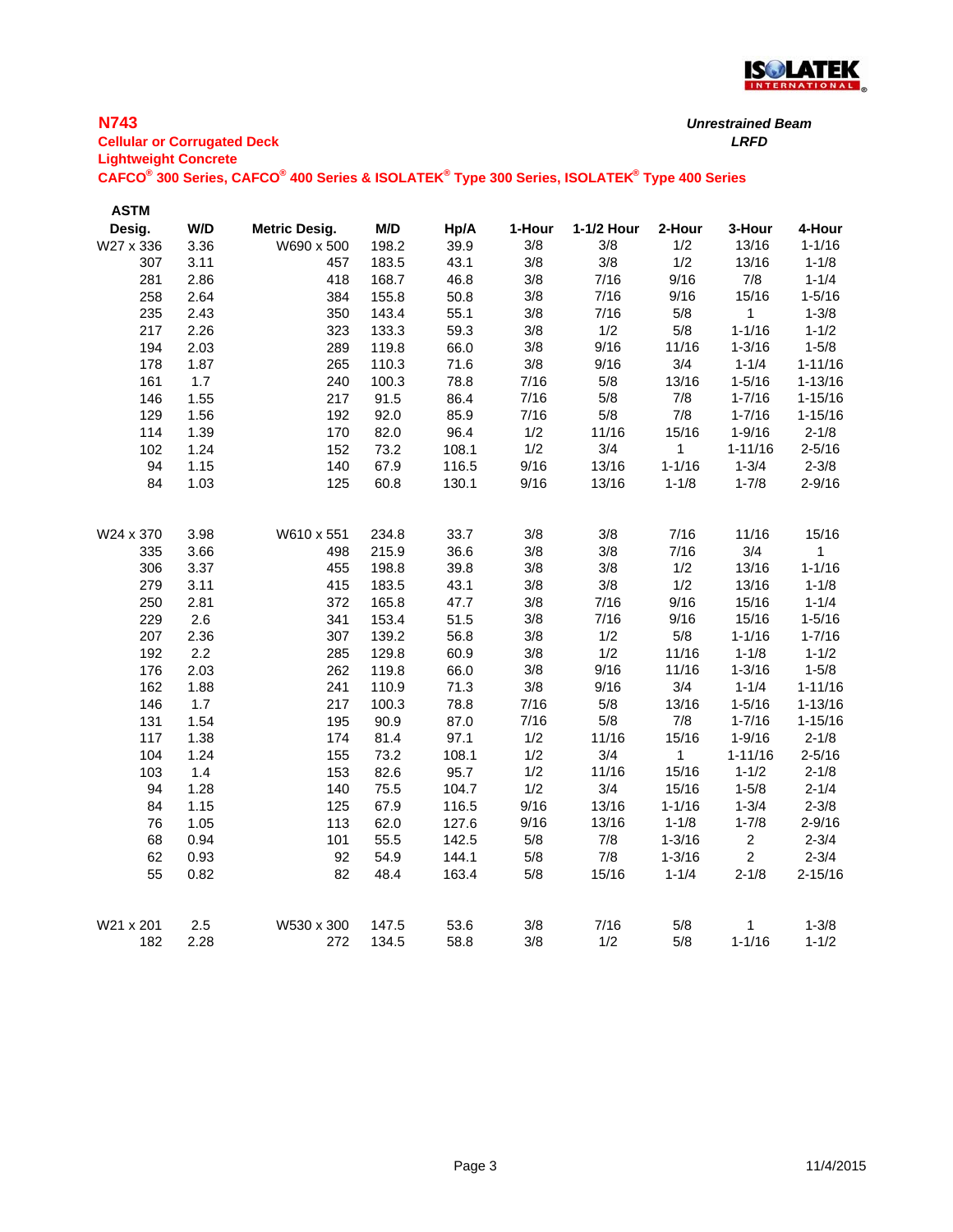

### **N743**

**Cellular or Corrugated Deck** *LRFD* **Lightweight Concrete**

| <b>ASTM</b> |      |                      |       |       |        |              |              |              |             |
|-------------|------|----------------------|-------|-------|--------|--------------|--------------|--------------|-------------|
| Desig.      | W/D  | <b>Metric Desig.</b> | M/D   | Hp/A  | 1-Hour | 1-1/2 Hour   | 2-Hour       | 3-Hour       | 4-Hour      |
| W21 x 166   | 2.09 | W530 x 248           | 123.3 | 64.1  | 3/8    | 1/2          | 11/16        | $1 - 1/8$    | $1 - 9/16$  |
| 147         | 1.87 | 219                  | 110.3 | 71.6  | 3/8    | 9/16         | 3/4          | $1 - 1/4$    | $1 - 11/16$ |
| 132         | 1.68 | 196                  | 99.1  | 79.8  | 7/16   | $5/8$        | 13/16        | $1 - 3/8$    | $1 - 7/8$   |
| 122         | 1.57 | 182                  | 92.6  | 85.3  | 7/16   | $5/8$        | 13/16        | $1 - 7/16$   | $1 - 15/16$ |
| 111         | 1.43 | 165                  | 84.4  | 93.7  | 7/16   | 11/16        | $7/8$        | $1 - 1/2$    | $2 - 1/16$  |
| 101         | 1.3  | 150                  | 76.7  | 103.1 | 1/2    | 3/4          | 15/16        | $1 - 5/8$    | $2 - 3/16$  |
| 93          | 1.4  | 138                  | 82.6  | 95.7  | 1/2    | 11/16        | 15/16        | $1 - 1/2$    | $2 - 1/8$   |
| 83          | 1.26 | 123                  | 74.3  | 106.3 | 1/2    | 3/4          | $\mathbf{1}$ | $1 - 5/8$    | $2 - 1/4$   |
| 73          | 1.11 | 109                  | 65.5  | 120.7 | 9/16   | 13/16        | $1 - 1/16$   | $1 - 13/16$  | $2 - 7/16$  |
| 68          | 1.04 | 101                  | 61.4  | 128.8 | 9/16   | 13/16        | $1 - 1/8$    | $1 - 7/8$    | $2 - 9/16$  |
| 62          | 0.95 | 92                   | 56.1  | 141.0 | $5/8$  | $7/8$        | $1 - 3/16$   | $1 - 15/16$  | $2 - 11/16$ |
| 57          | 0.95 | 85                   | 56.1  | 141.0 | 5/8    | $7/8$        | $1 - 3/16$   | $1 - 15/16$  | $2 - 11/16$ |
| 55          | 0.85 | 82                   | 50.2  | 157.6 | 5/8    | 15/16        | $1 - 1/4$    | $2 - 1/8$    | $2 - 7/8$   |
| 50          | 0.83 | 74                   | 49.0  | 161.4 | $5/8$  | 15/16        | $1 - 1/4$    | $2 - 1/8$    | $2 - 15/16$ |
| 48          | 0.75 | 72                   | 44.3  | 178.6 | 11/16  | 1            | $1 - 5/16$   | $2 - 1/4$    | $3 - 1/8$   |
| 44          | 0.74 | 66                   | 43.7  | 181.1 | 11/16  | $\mathbf{1}$ | $1 - 3/8$    | $2 - 1/4$    | $3 - 1/8$   |
| W18 x 175   | 2.46 | W460 x 260           | 145.1 | 54.5  | 3/8    | 7/16         | 5/8          | $\mathbf{1}$ | $1 - 3/8$   |
| 158         | 2.24 | 235                  | 132.2 | 59.8  | 3/8    | 1/2          | 5/8          | $1 - 1/16$   | $1 - 1/2$   |
| 143         | 2.05 | 213                  | 121.0 | 65.4  | 3/8    | 1/2          | 11/16        | $1 - 3/16$   | $1 - 5/8$   |
| 130         | 1.88 | 193                  | 110.9 | 71.3  | 3/8    | 9/16         | 3/4          | $1 - 1/4$    | $1 - 11/16$ |
| 119         | 1.72 | 177                  | 101.5 | 77.9  | 7/16   | $5/8$        | 13/16        | $1 - 5/16$   | $1 - 13/16$ |
| 106         | 1.55 | 158                  | 91.5  | 86.4  | 7/16   | $5/8$        | 7/8          | $1 - 7/16$   | $1 - 15/16$ |
| 97          | 1.42 | 144                  | 83.8  | 94.4  | 7/16   | 11/16        | 7/8          | $1 - 1/2$    | $2 - 1/16$  |
| 86          | 1.27 | 128                  | 74.9  | 105.5 | 1/2    | 3/4          | $\mathbf{1}$ | $1 - 5/8$    | $2 - 1/4$   |
| 76          | 1.13 | 113                  | 66.7  | 118.6 | 9/16   | 13/16        | $1 - 1/16$   | $1 - 3/4$    | $2 - 7/16$  |
| 71          | 1.22 | 106                  | 72.0  | 109.8 | 1/2    | 3/4          | 1            | $1 - 11/16$  | $2 - 5/16$  |
| 65          | 1.13 | 97                   | 66.7  | 118.6 | 9/16   | 13/16        | $1 - 1/16$   | $1 - 3/4$    | $2 - 7/16$  |
| 60          | 1.04 | 89                   | 61.4  | 128.8 | 9/16   | 13/16        | $1 - 1/8$    | $1 - 7/8$    | $2 - 9/16$  |
| 55          | 0.96 | 82                   | 56.6  | 139.6 | $5/8$  | $7/8$        | $1 - 3/16$   | $1 - 15/16$  | $2 - 11/16$ |
| 50          | 0.88 | 74                   | 51.9  | 152.3 | $5/8$  | 15/16        | $1 - 1/4$    | $2 - 1/16$   | $2 - 13/16$ |
| 46          | 0.87 | 68                   | 51.3  | 154.0 | $5/8$  | 15/16        | $1 - 1/4$    | $2 - 1/16$   | $2 - 7/8$   |
| 40          | 0.76 | 60                   | 44.8  | 176.3 | 11/16  | $\mathbf{1}$ | $1 - 5/16$   | $2 - 1/4$    | $3 - 1/16$  |
| 35          | 0.67 | 52                   | 39.5  | 200.0 | 3/4    | $1 - 1/16$   | $1 - 7/16$   | $2 - 3/8$    | $3 - 5/16$  |
|             |      |                      |       |       |        |              |              |              |             |
| W16 x 100   | 1.59 | W410 x 149           | 93.8  | 84.3  | 7/16   | $5/8$        | 13/16        | $1 - 3/8$    | $1 - 15/16$ |
| 89          | 1.43 | 132                  | 84.4  | 93.7  | 7/16   | 11/16        | $7/8$        | $1 - 1/2$    | $2 - 1/16$  |
| 77          | 1.25 | 114                  | 73.8  | 107.2 | 1/2    | 3/4          | $\mathbf{1}$ | $1 - 5/8$    | $2 - 1/4$   |
| 67          | 1.09 | 100                  | 64.3  | 122.9 | 9/16   | 13/16        | $1 - 1/16$   | $1 - 13/16$  | $2 - 1/2$   |
| 57          | 1.09 | 85                   | 64.3  | 122.9 | 9/16   | 13/16        | $1 - 1/16$   | $1 - 13/16$  | $2 - 1/2$   |
| 50          | 0.96 | 74                   | 56.6  | 139.6 | $5/8$  | 7/8          | $1 - 3/16$   | $1 - 15/16$  | $2 - 11/16$ |
| 45          | 0.87 | 67                   | 51.3  | 154.0 | 5/8    | 15/16        | $1 - 1/4$    | $2 - 1/16$   | $2 - 7/8$   |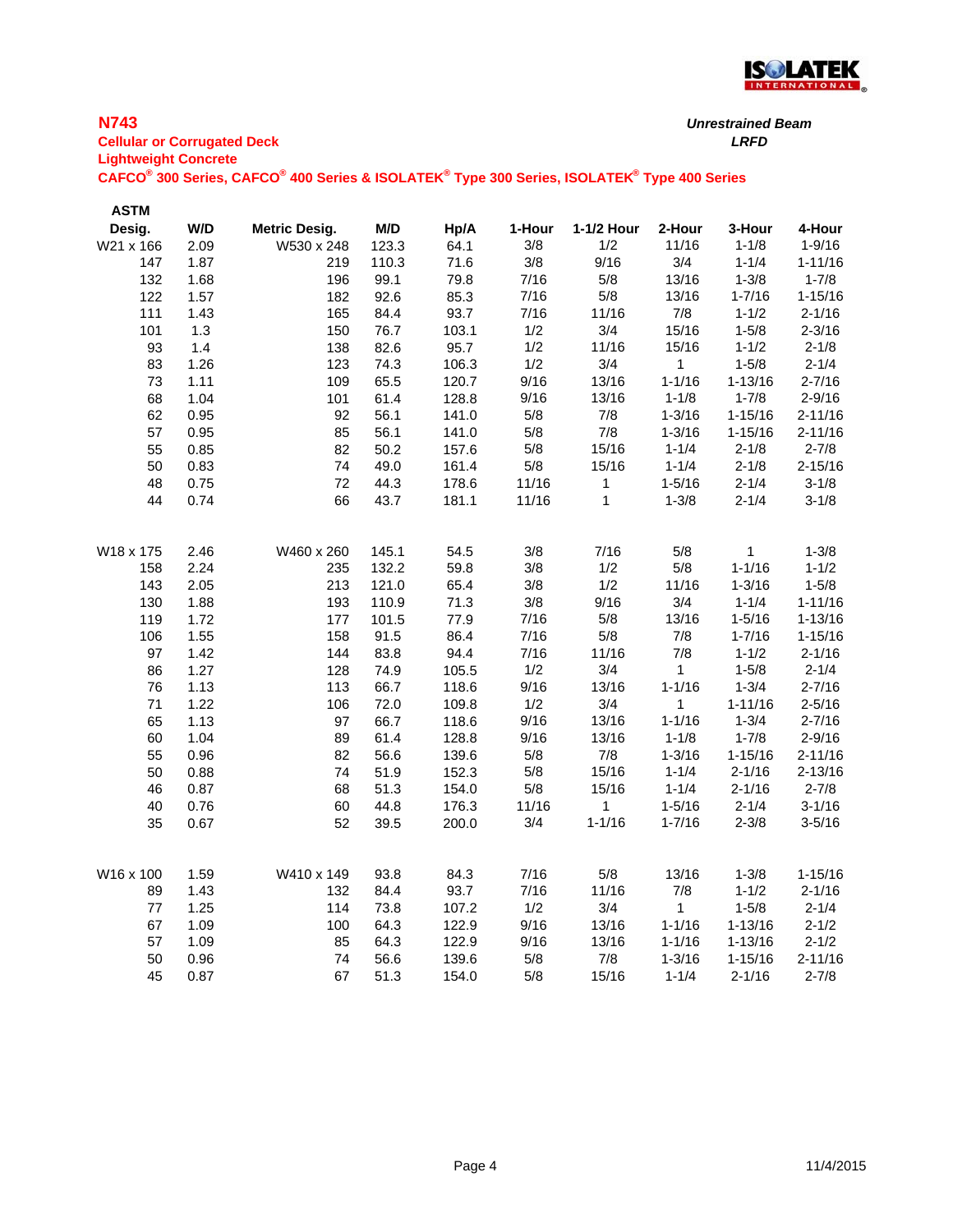

#### **N743 Cellular or Corrugated Deck** *LRFD* **Lightweight Concrete**

| <b>ASTM</b> |      |                      |       |       |        |              |            |             |             |
|-------------|------|----------------------|-------|-------|--------|--------------|------------|-------------|-------------|
| Desig.      | W/D  | <b>Metric Desig.</b> | M/D   | Hp/A  | 1-Hour | 1-1/2 Hour   | 2-Hour     | 3-Hour      | 4-Hour      |
| W16 x 40    | 0.78 | W410 x 60            | 46.0  | 171.8 | 11/16  | $\mathbf{1}$ | $1 - 5/16$ | $2 - 3/16$  | $3 - 1/16$  |
| 36          | 0.7  | 53                   | 41.3  | 191.4 | 11/16  | $1 - 1/16$   | $1 - 3/8$  | $2 - 5/16$  | $3 - 3/16$  |
| 31          | 0.66 | 46                   | 38.9  | 203.0 | 3/4    | $1 - 1/16$   | $1 - 7/16$ | $2 - 7/16$  | $3 - 5/16$  |
| 26          | 0.55 | 39                   | 32.5  | 243.6 | 13/16  | $1 - 3/16$   | $1 - 9/16$ | $2 - 5/8$   | $3 - 5/8$   |
| W14 x 808   | 8.75 | W360 x 1202          | 516.3 | 15.3  | 3/8    | 3/8          | 3/8        | 3/8         | 1/2         |
| 730         | 8.08 | 1086                 | 476.7 | 16.6  | 3/8    | 3/8          | 3/8        | 3/8         | 1/2         |
| 665         | 7.49 | 990                  | 441.9 | 17.9  | 3/8    | 3/8          | 3/8        | 3/8         | 9/16        |
| 605         | 6.96 | 900                  | 410.6 | 19.3  | 3/8    | 3/8          | 3/8        | 7/16        | 9/16        |
| 550         | 6.43 | 818                  | 379.4 | 20.8  | 3/8    | 3/8          | 3/8        | 7/16        | 5/8         |
| 500         | 5.95 | 744                  | 351.1 | 22.5  | 3/8    | 3/8          | 3/8        | 1/2         | 11/16       |
| 455         | 5.53 | 677                  | 326.3 | 24.2  | 3/8    | 3/8          | 3/8        | 1/2         | 11/16       |
| 426         | 5.21 | 634                  | 307.4 | 25.7  | 3/8    | 3/8          | 3/8        | 9/16        | 3/4         |
| 398         | 4.93 | 592                  | 290.9 | 27.2  | 3/8    | 3/8          | 3/8        | 9/16        | 3/4         |
| 370         | 4.63 | 551                  | 273.2 | 28.9  | 3/8    | 3/8          | 3/8        | 5/8         | 13/16       |
| 342         | 4.32 | 509                  | 254.9 | 31.0  | 3/8    | 3/8          | $3/8$      | $5/8$       | 7/8         |
| 311         | 3.98 | 463                  | 234.8 | 33.7  | 3/8    | 3/8          | 7/16       | 11/16       | 15/16       |
| 283         | 3.66 | 421                  | 215.9 | 36.6  | 3/8    | 3/8          | 7/16       | 3/4         | 1           |
| 257         | 3.36 | 382                  | 198.2 | 39.9  | 3/8    | 3/8          | 1/2        | 13/16       | $1 - 1/16$  |
| 233         | 3.08 | 347                  | 181.7 | 43.5  | 3/8    | 3/8          | 1/2        | $7/8$       | $1 - 3/16$  |
| 211         | 2.81 | 314                  | 165.8 | 47.7  | 3/8    | 7/16         | 9/16       | 15/16       | $1 - 1/4$   |
| 193         | 2.6  | 287                  | 153.4 | 51.5  | 3/8    | 7/16         | 9/16       | 15/16       | $1 - 5/16$  |
| 176         | 2.38 | 262                  | 140.4 | 56.3  | 3/8    | 1/2          | $5/8$      | $1 - 1/16$  | $1 - 7/16$  |
| 159         | 2.16 | 237                  | 127.4 | 62.0  | 3/8    | 1/2          | 11/16      | $1 - 1/8$   | $1 - 9/16$  |
| 145         | 1.99 | 216                  | 117.4 | 67.3  | 3/8    | 9/16         | 11/16      | $1 - 3/16$  | $1 - 5/8$   |
| 132         | 1.89 | 196                  | 111.5 | 70.9  | 3/8    | 9/16         | 3/4        | $1 - 1/4$   | $1 - 11/16$ |
| 120         | 1.71 | 179                  | 100.9 | 78.4  | 7/16   | $5/8$        | 13/16      | $1 - 5/16$  | $1 - 13/16$ |
| 109         | 1.57 | 162                  | 92.6  | 85.3  | 7/16   | $5/8$        | 13/16      | $1 - 7/16$  | $1 - 15/16$ |
| 99          | 1.43 | 147                  | 84.4  | 93.7  | 7/16   | 11/16        | $7/8$      | $1 - 1/2$   | $2 - 1/16$  |
| 90          | 1.31 | 134                  | 77.3  | 102.3 | 1/2    | 3/4          | 15/16      | $1 - 5/8$   | $2 - 3/16$  |
| 82          | 1.45 | 122                  | 85.6  | 92.4  | 7/16   | 11/16        | 7/8        | $1 - 1/2$   | $2 - 1/16$  |
| 74          | 1.32 | 110                  | 77.9  | 101.5 | 1/2    | 3/4          | 15/16      | $1 - 9/16$  | $2 - 3/16$  |
| 68          | 1.22 | 101                  | 72.0  | 109.8 | 1/2    | 3/4          | 1          | $1 - 11/16$ | $2 - 5/16$  |
| 61          | 1.1  | 91                   | 64.9  | 121.8 | 9/16   | 13/16        | $1 - 1/16$ | $1 - 13/16$ | $2 - 7/16$  |
| 53          | 1.06 | 79                   | 62.5  | 126.4 | 9/16   | 13/16        | $1 - 1/16$ | $1 - 13/16$ | $2 - 1/2$   |
| 48          | 0.97 | 72                   | 57.2  | 138.1 | 9/16   | 7/8          | $1 - 1/8$  | $1 - 15/16$ | $2 - 11/16$ |
| 43          | 0.87 | 64                   | 51.3  | 154.0 | 5/8    | 15/16        | $1 - 1/4$  | $2 - 1/16$  | $2 - 7/8$   |
| 38          | 0.8  | 57                   | 47.2  | 167.5 | 11/16  | 1            | $1 - 5/16$ | $2 - 3/16$  | 3           |
| 34          | 0.72 | 51                   | 42.5  | 186.1 | 11/16  | $1 - 1/16$   | $1 - 3/8$  | $2 - 5/16$  | $3 - 3/16$  |
| 30          | 0.64 | 45                   | 37.8  | 209.3 | 3/4    | $1 - 1/8$    | $1 - 7/16$ | $2 - 7/16$  | $3 - 3/8$   |
| 26          | 0.62 | 39                   | 36.6  | 216.1 | 3/4    | $1 - 1/8$    | $1 - 1/2$  | $2 - 1/2$   | $3 - 7/16$  |
| 22          | 0.53 | 33                   | 31.3  | 252.8 | 13/16  | $1 - 3/16$   | $1 - 9/16$ | $2 - 11/16$ | $3 - 11/16$ |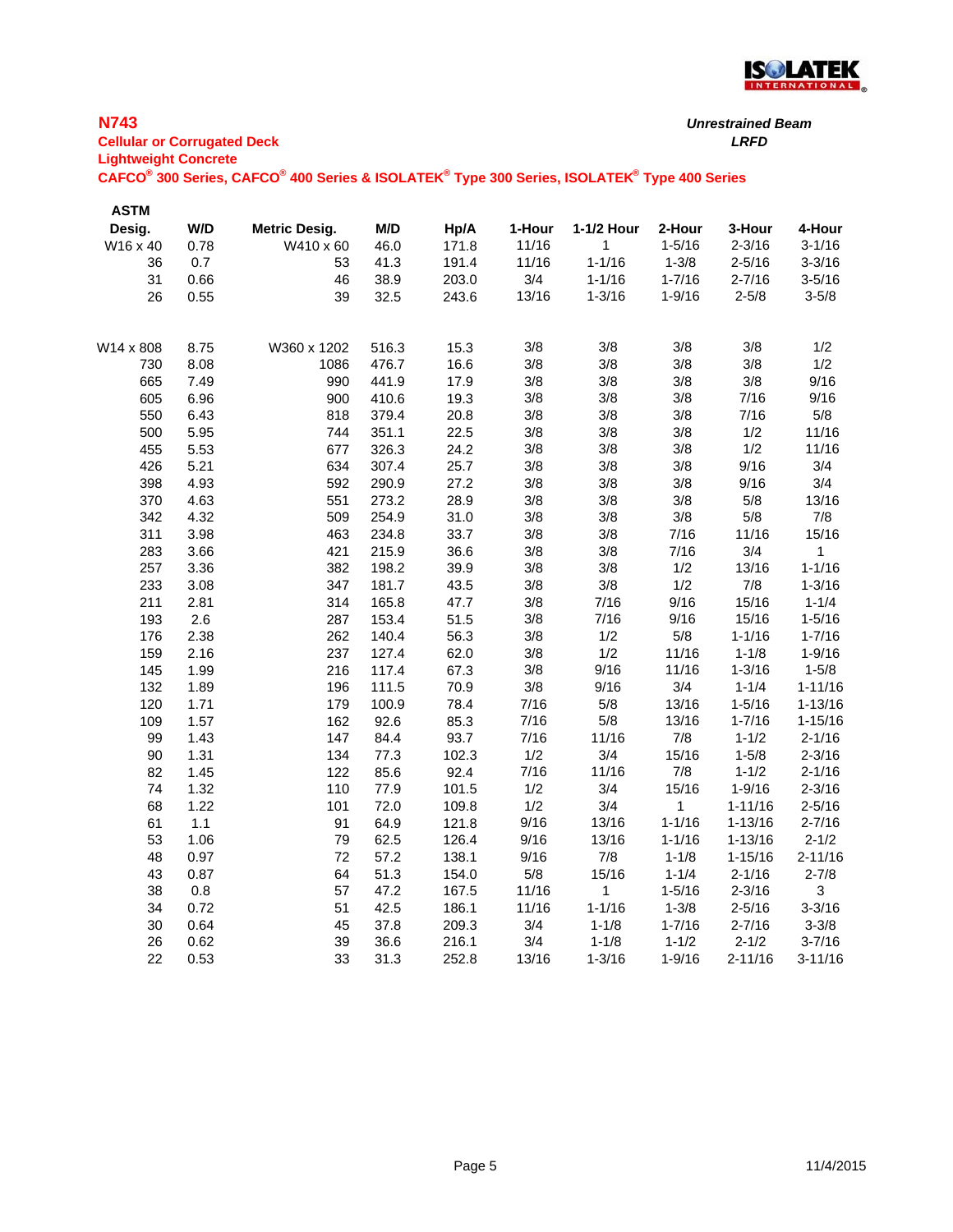

### **N743**

**Cellular or Corrugated Deck** *LRFD* **Lightweight Concrete**

| <b>ASTM</b> |              |                      |       |       |        |              |              |                |                         |
|-------------|--------------|----------------------|-------|-------|--------|--------------|--------------|----------------|-------------------------|
| Desig.      | W/D          | <b>Metric Desig.</b> | M/D   | Hp/A  | 1-Hour | 1-1/2 Hour   | 2-Hour       | 3-Hour         | 4-Hour                  |
| W12 x 336   | 4.85         | W310 x 500           | 286.2 | 27.6  | 3/8    | 3/8          | 3/8          | 9/16           | 13/16                   |
| 305         | 4.49         | 454                  | 264.9 | 29.8  | 3/8    | 3/8          | 3/8          | $5/8$          | 7/8                     |
| 279         | 4.19         | 415                  | 247.2 | 32.0  | 3/8    | 3/8          | 3/8          | 11/16          | 7/8                     |
| 252         | 3.84         | 375                  | 226.6 | 34.9  | 3/8    | 3/8          | 7/16         | 11/16          | 15/16                   |
| 230         | 3.55         | 342                  | 209.5 | 37.7  | 3/8    | 3/8          | 7/16         | 3/4            | $\mathbf{1}$            |
| 210         | 3.27         | 313                  | 192.9 | 41.0  | 3/8    | 3/8          | 1/2          | 13/16          | $1 - 1/8$               |
| 190         | $\mathbf{3}$ | 283                  | 177.0 | 44.7  | 3/8    | 3/8          | 1/2          | 7/8            | $1 - 3/16$              |
| 170         | 2.72         | 253                  | 160.5 | 49.3  | 3/8    | 7/16         | 9/16         | 15/16          | $1 - 1/4$               |
| 152         | 2.45         | 225                  | 144.6 | 54.7  | 3/8    | 7/16         | $5/8$        | 1              | $1 - 3/8$               |
| 136         | 2.23         | 202                  | 131.6 | 60.1  | 3/8    | 1/2          | $5/8$        | $1 - 1/16$     | $1 - 1/2$               |
| 120         | 1.99         | 179                  | 117.4 | 67.3  | $3/8$  | 9/16         | 11/16        | $1 - 3/16$     | $1 - 5/8$               |
| 106         | 1.77         | 158                  | 104.4 | 75.7  | 3/8    | 9/16         | 3/4          | $1 - 5/16$     | $1 - 3/4$               |
| 96          | 1.61         | 143                  | 95.0  | 83.2  | 7/16   | $5/8$        | 13/16        | $1 - 3/8$      | $1 - 7/8$               |
| 87          | 1.47         | 129                  | 86.7  | 91.1  | 7/16   | 11/16        | 7/8          | $1 - 1/2$      | $2 - 1/16$              |
| 79          | 1.34         | 117                  | 79.1  | 100.0 | 1/2    | 11/16        | 15/16        | $1 - 9/16$     | $2 - 3/16$              |
| 72          | 1.23         | 107                  | 72.6  | 108.9 | 1/2    | 3/4          | $\mathbf{1}$ | $1 - 11/16$    | $2 - 5/16$              |
| 65          | 1.11         | 97                   | 65.5  | 120.7 | 9/16   | 13/16        | $1 - 1/16$   | $1 - 13/16$    | $2 - 7/16$              |
| 58          | 1.1          | 86                   | 64.9  | 121.8 | 9/16   | 13/16        | $1 - 1/16$   | $1 - 13/16$    | $2 - 7/16$              |
| 53          | 1.02         | 79                   | 60.2  | 131.4 | 9/16   | 7/8          | $1 - 1/8$    | $1 - 7/8$      | $2 - 9/16$              |
| 50          | 1.06         | 74                   | 62.5  | 126.4 | 9/16   | 13/16        | $1 - 1/16$   | $1 - 13/16$    | $2 - 1/2$               |
| 45          | 0.97         | 67                   | 57.2  | 138.1 | 9/16   | 7/8          | $1 - 1/8$    | $1 - 15/16$    | $2 - 11/16$             |
| 40          | 0.86         | 60                   | 50.7  | 155.8 | $5/8$  | 15/16        | $1 - 1/4$    | $2 - 1/16$     | $2 - 7/8$               |
| 35          | 0.81         | 52                   | 47.8  | 165.4 | $5/8$  | 15/16        | $1 - 1/4$    | $2 - 1/8$      | $2 - 15/16$             |
| 30          | 0.69         | 45                   | 40.7  | 194.2 | 11/16  | $1 - 1/16$   | $1 - 3/8$    | $2 - 3/8$      | $3 - 1/4$               |
| 26          | 0.61         | 39                   | 36.0  | 219.6 | 3/4    | $1 - 1/8$    | $1 - 1/2$    | $2 - 1/2$      | $3 - 7/16$              |
| 22          | 0.62         | 33                   | 36.6  | 216.1 | 3/4    | $1 - 1/8$    | $1 - 1/2$    | $2 - 1/2$      | $3 - 7/16$              |
| 19          | 0.54         | 28                   | 31.9  | 248.1 | 13/16  | $1 - 3/16$   | $1 - 9/16$   | $2 - 11/16$    | $3 - 11/16$             |
| 16          | 0.45         | 24                   | 26.6  | 297.7 | 7/8    | $1 - 5/16$   | $1 - 11/16$  | $2 - 7/8$      | $\overline{\mathbf{4}}$ |
| 14          | 0.4          | 21                   | 23.6  | 335.0 | 15/16  | $1 - 3/8$    | $1 - 13/16$  | 3              | $4 - 3/16$              |
| W10 x 112   | 2.17         | W250 x 167           | 128.0 | 61.7  | 3/8    | 1/2          | 11/16        | $1 - 1/8$      | $1 - 1/2$               |
| 100         | 1.97         | 149                  | 116.2 | 68.0  | 3/8    | 9/16         | 11/16        | $1 - 3/16$     | $1 - 5/8$               |
| 88          | 1.74         | 131                  | 102.7 | 77.0  | 7/16   | $5/8$        | 13/16        | $1 - 5/16$     | $1 - 13/16$             |
| 77          | 1.54         | 115                  | 90.9  | 87.0  | 7/16   | 5/8          | 7/8          | $1 - 7/16$     | $1 - 15/16$             |
| 68          | 1.38         | 101                  | 81.4  | 97.1  | 1/2    | 11/16        | 15/16        | $1 - 9/16$     | $2 - 1/8$               |
| 60          | 1.22         | 89                   | 72.0  | 109.8 | 1/2    | 3/4          | 1            | $1 - 11/16$    | $2 - 5/16$              |
| 54          | 1.11         | 80                   | 65.5  | 120.7 | 9/16   | 13/16        | $1 - 1/16$   | $1 - 13/16$    | $2 - 7/16$              |
| 49          | 1.01         | 73                   | 59.6  | 132.7 | 9/16   | 7/8          | $1 - 1/8$    | $1 - 7/8$      | $2 - 5/8$               |
| 45          | 1.06         | 67                   | 62.5  | 126.4 | 9/16   | 13/16        | $1 - 1/16$   | $1 - 13/16$    | $2 - 1/2$               |
| 39          | 0.92         | 58                   | 54.3  | 145.6 | $5/8$  | 7/8          | $1 - 3/16$   | $\overline{c}$ | $2 - 3/4$               |
| 33          | 0.78         | 49                   | 46.0  | 171.8 | 11/16  | $\mathbf{1}$ | $1 - 5/16$   | $2 - 3/16$     | $3 - 1/16$              |
| 30          | 0.8          | 45                   | 47.2  | 167.5 | 11/16  | 1            | $1 - 5/16$   | $2 - 3/16$     | 3                       |